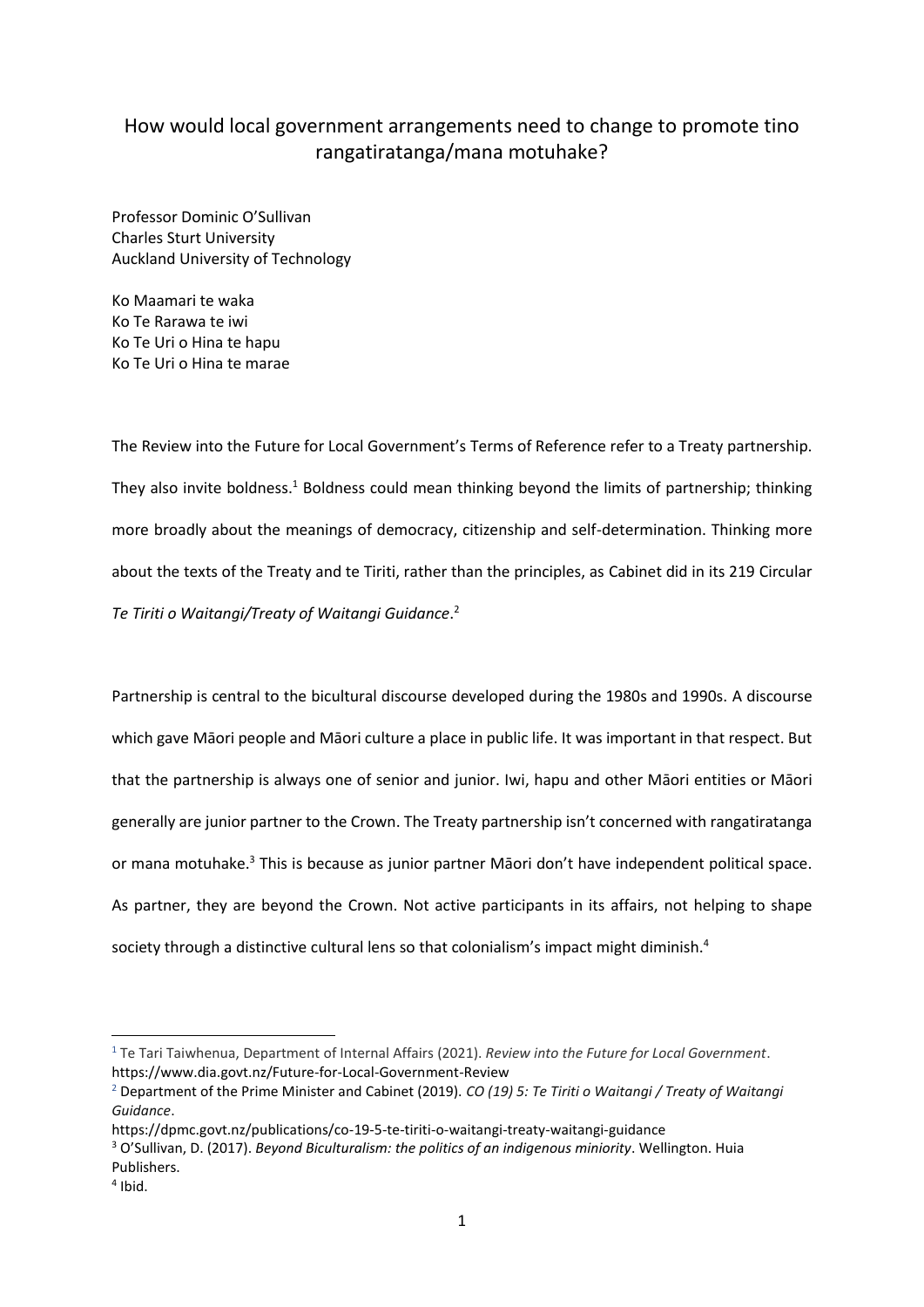Partnership may, nevertheless, be thought about differently so that Māori may do more than 'contribute to local government decision-making processes' as the current Local Government Act requires. <sup>5</sup> Contribution is a limited political authority. Yet boldness, by definition, lends itself to thinking more widely about how and why people might want to do more than 'contribute'. To thinking about how and why people might want to lead and participate in working out the functions of local government, to working out where these functions should lie within the system, and how and why they should be managed.

For example, should each and every one of local government's functions lie with Councils? Are there some which might more properly belong to iwi, hapu, marae or other Māori entities? How would these functions be managed to reflect rangatiratanga?

What additional functions might need legislative sanction so that independent Māori entities may 'promote the social, economic, environmental, and cultural well-being of its district or region in the present and future'<sup>6</sup> as the Act currently sets it out?

How will experts in tikanga lead the drafting of the amended Act? How will they do it 'to enable democratic local decision-making and action by, and on behalf of, communities' and 'to promote the social, economic, environmental, and cultural well-being of communities in the present and for the future.<sup>7</sup> so that preferred decision-making processes are used as iwi, for example, carry out their functions? How will decision-making bodies be accountable to their communities? What will rangatiratanga look like in practice?

1

<sup>5</sup> Parliamentary Counsel Office (2002). *Local Government Act 2002*, s. 4.

https://www.legislation.govt.nz/act/public/2002/0084/latest/whole.html#DLM170880 6 Ibid., s. 5(d).

 $<sup>7</sup>$  Ibid., s. 10(a and b).</sup>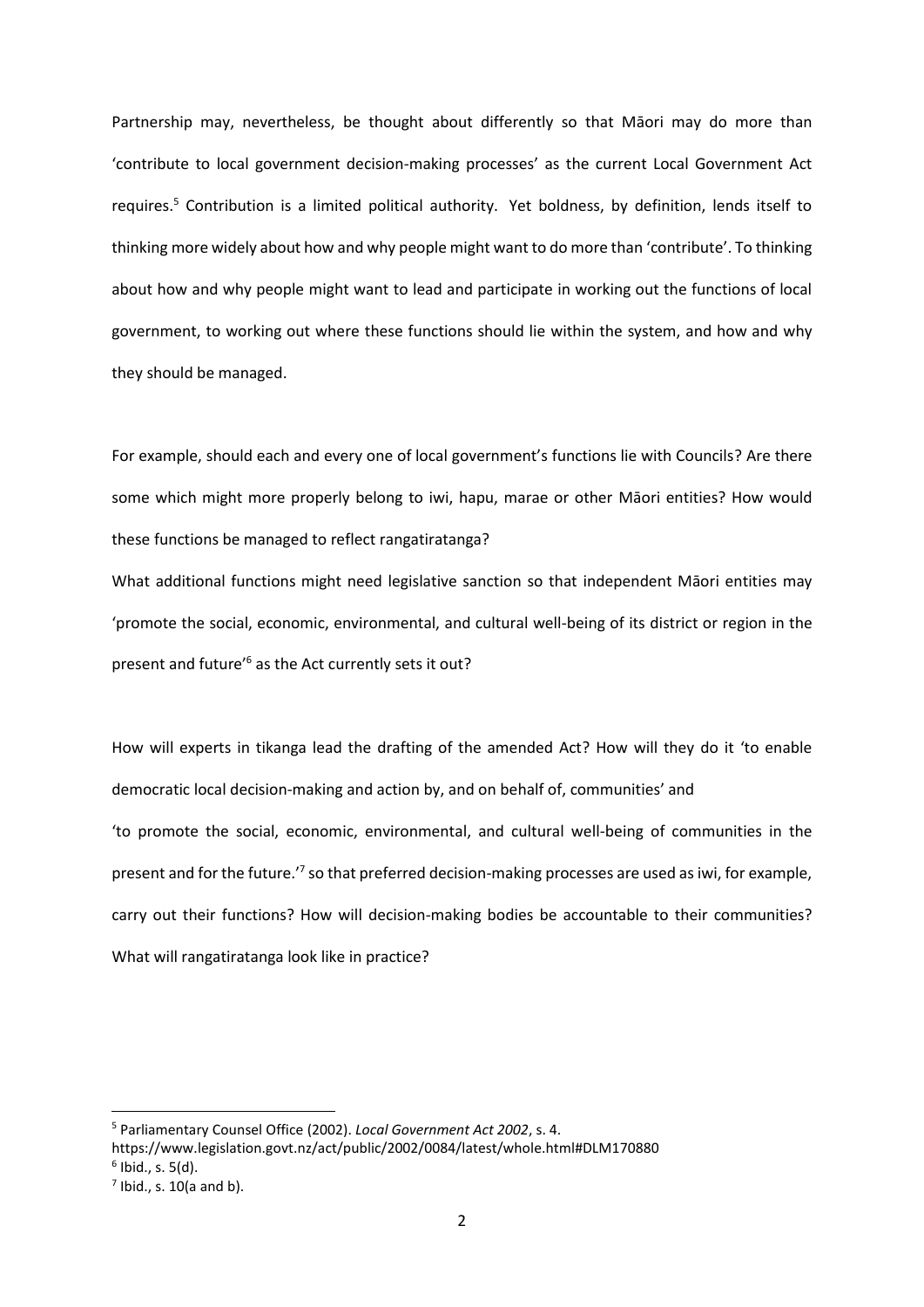Aristotle said that the citizen is simply one who deliberates.<sup>8</sup> But where, how and why we deliberate is a determinant of the system's fairness and effectiveness. Strengthening the Māori capacity to deliberate, in Māori forums, and to determine matters of distinctive Māori interest is one side of what I've written about as differentiated liberal citizenship.<sup>9</sup> The other side of differentiated liberal citizenship asks what does it mean to be a Māori citizen of the state? What does it mean for participation in public life to have evolved from the 'subjecthood' promised in 1840, to the modern idea of the citizen as shareholder in the political authority of the state?

Justice Williams' remarks on this question show why one can't be a citizen and a partner at the same time. Partnership allows the bicultural construction of the Crown as an ethnically homogenous non-Māori body to limit people's opportunities to influence society's development and the values by which it functions. In contrast, citizenship embodies an evolving set of political rights and capacities. Selfdetermination means that one needs to be present wherever public decisions are made; wherever other citizens exercise those rights and capacities Māori must be present.<sup>10</sup> Present with what the political theorist Nancy Fraser calls participatory parity,<sup>11</sup> with the same opportunity as anybody to influence public decisions. As Williams explained, this means that:

Fundamentally, there is a need for a mindset shift away from the pervasive assumption that the Crown is Pākehā [non-Māori], English-speaking, and distinct from Māori rather than representative of them. Increasingly, in the 21st century, the Crown is also Māori. If the nation is to move forward, this reality must be grasped. $12$ 

From this perspective, the Crown is an inclusive and unifying institution. It is neither the Pākehā political community, nor the dominant party in a bicultural partnership. How, then, are Māori part of the Crown as electors, candidates and officeholders in local government?

**.** 

<sup>8</sup> Aristotle (1988). *The Politics,* Cambridge, Cambridge University Press.

<sup>9</sup> See for example, O'Sullivan, D. (2017). *Indigeneity: a politics of potential – Australia, Fiji and New Zealand*. Bristol. Policy Press.

 $10$  Ibid.

<sup>11</sup> Fraser, N. (2003). *Redistribution or recognition?: A political-philosophical exchange*. New York. Verso Books.

<sup>&</sup>lt;sup>12</sup> Waitangi Tribunal, Te reo Māori [Prepublication copy of Chapter 5 of Ko Aotearoa tēnei] (Wai 262, 2010, p. 51).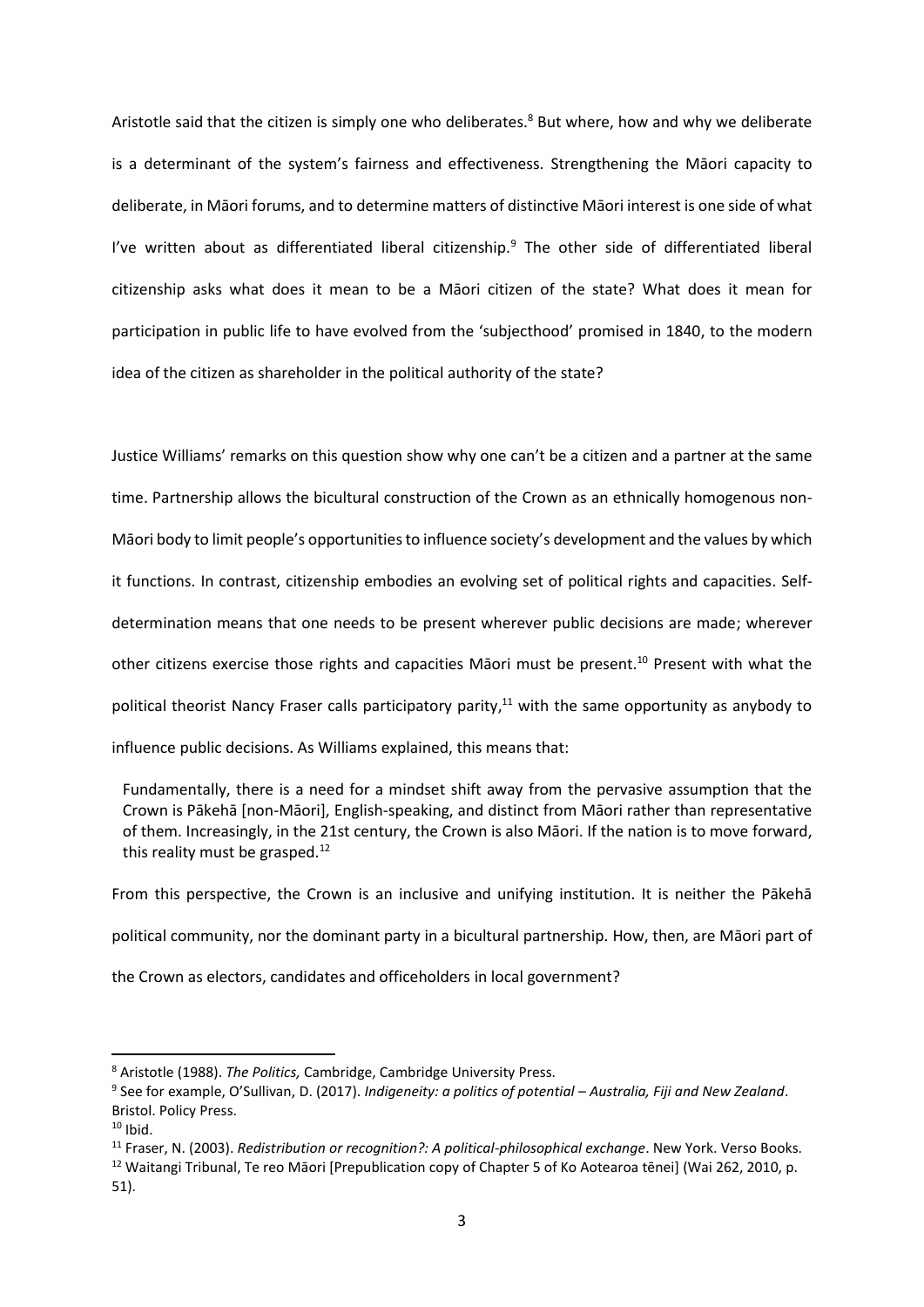Amendments to the Local Government Act removing impediments to the creation of Māori wards are an important part of the answer. Māori wards allow voters and candidates to engage to address matters that are contextualised by culture and colonisation.

But once elected, participatory parity means having the same opportunity as anybody else to influence outcomes. Participatory parity's test is whether after being on the losing side in a democratic contest, one can still say that the decision-making process was fair. That for example, one was not on the losing side because the process was culturally foreign and thus inconsistent with the opportunity for the fair and reasonable expression of one's ideas. Neither culture nor indigeneity were democratic disabilities. Colonialism was not a factor.

In which ways, then, might tikanga influence Council standing orders, Councils' relationships with their communities? And the broader ways in which Māori citizens may contribute to decision-making over matters that do not belong exclusively to Māori decision-making bodies, but where distinctive Māori perspectives may be relevant?

The ways in which Māori voters may wish to participate in the different tiers of government may differ. The choice to vote on the Māori Parliamentary electoral roll may not imply a wish to vote in a Māori Regional Council constituency in an area where one does not have a mana whenua connection. Importantly, for example, non-mana whenua Māori influences on who represents mana whenua concerns, in relation to local environmental management, is inconsistent with rangatiratanga. There is an important argument for different Māori and General rolls for different tiers of government.